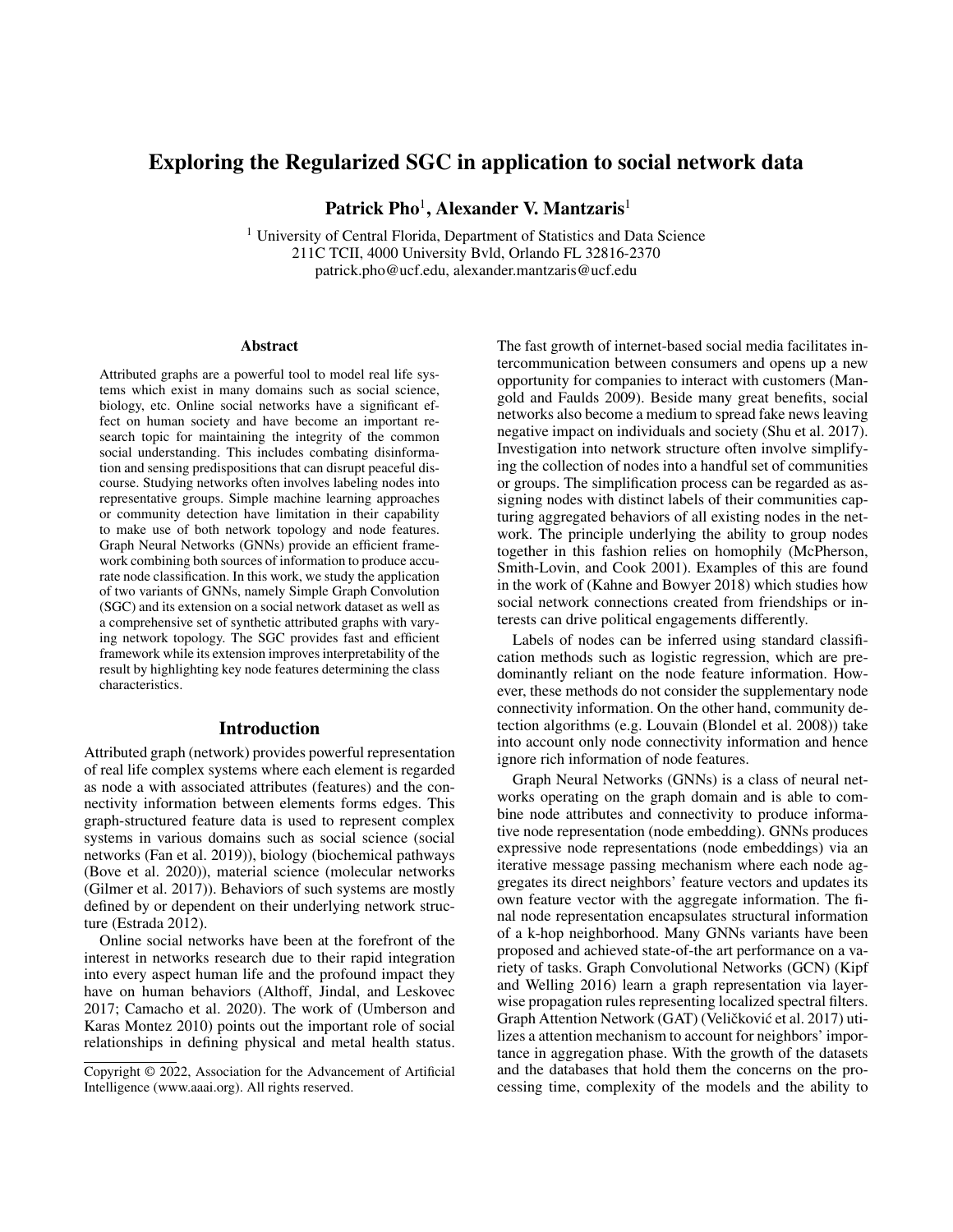interpret the results become a key concern.

The Simple Graph Convolution (SGC) (Wu et al. 2019) simplifies GCN by removing non-linear transitions between layers while still be able to retain its representational power. The work of (Pho and Mantzaris 2020) demonstrates expressive node embedding capability of SGC and explores flexible regularization mechanism to facilitate meaningful interpretation.

In this work, we conduct simulation study to compare the performance of SGC and its regularized extension. We then explore the application of SGC and regularized SGC on social network attributed graph data. Since SGC framework involves mostly linear operation, it offers high efficiency and scalability compared with other frameworks relying on more 'layers' in order to improve accuracy. It is also of interest to investigate the effect of regularization on dimensionality reduction to highlight important node features and improve our understanding of how these input features affect the assessment of target class. Our framework can be used to build recommendation system for large social network where computational cost is high and thus fast and efficient framework is preferable. Our model can highlight useful node features that are important to determine the categories of products or communities of users.

### Data

### Synthetic datasets

We examine the performance of SGC and its regularized version under a variety of network topologies. Thirty attributed graph datasets are synthesized to imitate scale-free networks which are commonly found in real applications. Each graph contains three clusters (subgraphs) with 100 nodes per cluster. Each subgraph is constructed following the Barabási-Albert preferential attachment model (Barabási and Albert 1999). The interconnectivity between a pair of subgraphs is determined as follows.

- On each subgraph, a subset of nodes is chosen using weighted random sampling on degrees of the nodes.
- Random edges are generated between a pair of subsets of nodes. The probability of connecting a pair of nodes is inter\_p.

Hyperparameters (number of preferential attachment for the Barabási-Albert model, probability of random edges) are then established to control the topology of the whole graph. Samples of simulated graphs are illustrated in Figures 1.

The node feature matrix corresponding with each cluster is generated following multivariate normal distributions  $\mathbf{X}_c \sim \mathcal{N}(\mu_c, \Sigma), c = 1, 2, 3$ . We set the mean vectors as  $\mu_1 = (1, 0, 0)^T$ ,  $\mu_2 = (0, 1, 0)^T$ ,  $\mu_3 = (0, 0, 1)^T$  and the covariance matrix is  $\Sigma = I_3$ .

#### Real dataset

We further investigate the application of regularized SGC on Facebook Page-Page dataset (Rozemberczki, Allen, and Sarkar 2021; Fey and Lenssen 2019). This attributed graph contains Facebook pages as nodes and mutual likes between pages are regarded as edges. Node features are extracted



Figure 1: Visualizations various network topology from simulated attributed graphs, each with 3 communities (colored). Number of preferential attachment (num pref) controls the overall amount of connectivity while the inter-graph connectivity probability (inter\_p) governs the amount of linkings between subgraphs.

from the site descriptions summarizing the purpose of the site. Each page can be classified as one of the four categories: politicians, governmental organizations, television shows and companies.

| <b>Statistics</b>        | Value             |
|--------------------------|-------------------|
| Number of nodes          | 22,470            |
| Number of edges          | 171,002           |
| Number of isolated nodes | $\mathbf{\Omega}$ |
| Number of classes        |                   |
| Node feature             | 128               |
| Density                  | 0.001             |

Table 1: Summary statistics of Facebook Page-Page dataset

### Methodology

SGC is introduced in (Wu et al. 2019) as a simplified GNN model developed from GCN (Kipf and Welling 2016) by removing non-linear activation functions between hidden layers and reparametrizing successive layers into one single layer. This modification reduces superfluous complexity of GCN while retains superb performance on many downstream tasks.

In this section, we briefly present the original SGC. An attributed graph data set contains a graph  $G = (V; E)$  of N nodes (vertices)  $V = (v_1, v_2, ..., v_N)$  and edges  $(v_i, v_j) \in$  $E$ . Often, the connectivity in  $E$  is represented by an adjacency matrix  $\mathbf{A} \in R^{N \times N}$  where each element  $a_{ij}$  repre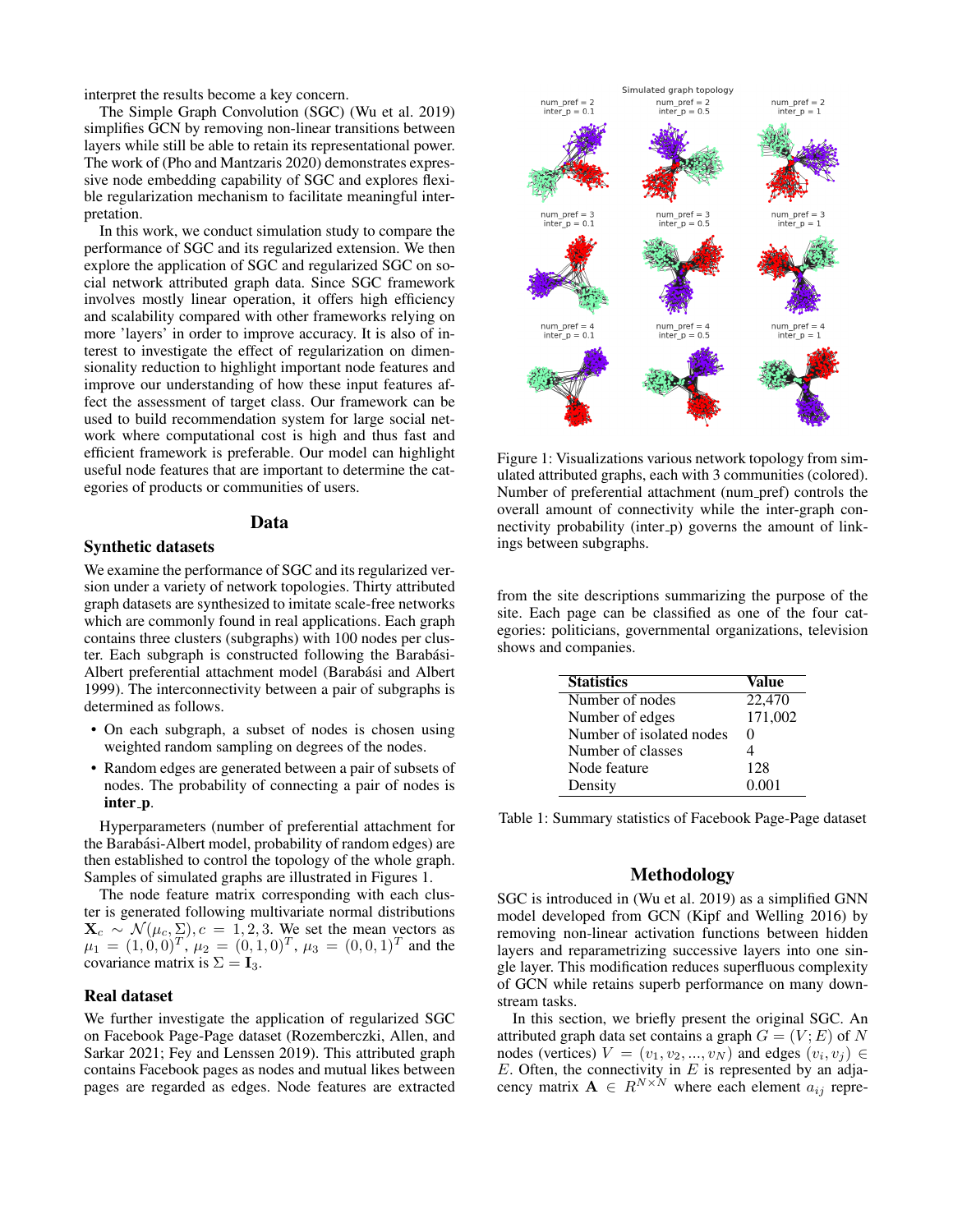sents an edge between node  $v_i$  and  $v_j$  ( $a_{ij} = 0$  if  $v_i$  and  $v_j$  are disconnected). Each node might have a feature vector  $x_{v_i} \in R^D$  which is stacked together to form a node attribute matrix  $X \in R^{N \times D}$ . We define the degree matrix  $\mathbf{D} = \text{diag}(d_1, d_2, ..., d_N)$  as a diagonal matrix whose offdiagonal elements are zero and each diagonal element  $d_i$ capture the degree of node  $v_i$  and  $d_i = \sum_j a_{ij}$ . Each node i receives a label from  $C$  classes and hence can be coded as one hot vector  $y_i \in \{0, 1\}^C$ .

The GCNs and SGC add self-loops and normalize the adjacency matrix to get the matrix S:

$$
\mathbf{S} = \tilde{\mathbf{D}}^{-\frac{1}{2}} \tilde{\mathbf{A}} \tilde{\mathbf{D}}^{-\frac{1}{2}} \tag{1}
$$

where  $\tilde{A} = A + I$  and  $\tilde{D} = diag(\tilde{A})$ . This normalization allows successive powers of the matrix to not influence the overall size the projections. The SGC removes non-linear transformation from the  $k^{th}$ -layer of the GCN resulting in a linear model of the form:

$$
\hat{\mathbf{Y}} = \text{softmax}(\mathbf{S} \dots \mathbf{S} \mathbf{X} \mathbf{\Theta}^{(1)} \mathbf{\Theta}^{(2)} \dots \mathbf{\Theta}^{(K)}).
$$
 (2)

The SGC classifier is then achieved by collapsing the repetitive multiplication of matrix **S** into the  $k^{th}$  power matrix  $S<sup>K</sup>$  and reparameterizing the successive weight matrices as  $\Theta = \Theta^{(1)}\Theta^{(2)}\dots\Theta^{(K)}$ :

$$
\hat{\mathbf{Y}} = \text{softmax}(\mathbf{S}^K \mathbf{X} \boldsymbol{\Theta}).
$$
\n(3)

The parameter  $k$  corresponds to the number of 'hops' which is the number of edge traversals in the network adjacency matrix  $S$ . This  $k$  parameter can be thought of as accumulating information from a certain number of hops away from a node (as described visually in (Wu et al. 2019)). If  $k = 0$ the methodology becomes equivalent to a logistic regression application which is known to be scalable to large datasets. Since the SGC introduces the matrix S as linear operation the same scalability applies. The weight matrix Θ is trained by minimizing the cross entropy loss:

$$
\mathcal{L} = \sum_{l \in \mathcal{Y}_L} \sum_{c \in C} Y_{lc} \ln \hat{Y}_{lc}
$$
 (4)

where  $\mathcal{Y}_L$  is a collection of labeled nodes.

### Regularized SGC

The work of (Pho and Mantzaris 2020) illustrates SGC's expressive power in node classification task and proposes a flexible regularization methodology to reduce the number of parameters and highlight a sparse set of important features. They introduce a flexible set of constraints in terms of shrinkage parameters  $L_1, L_2$ , and  $L_3$  in the loss  $\mathcal L$  from Eq 4:

$$
\mathcal{L}_R = \mathcal{L} + L_1 \times \sum_{c \in C} \left( \sum_{d=1}^D |\mathbf{\Theta}_{R(\cdot,c)}|^4 \right)^{(-1)} + L_2 \times \sum_{c \in C} ||\mathbf{\Theta}_{R(\cdot,c)}||_2 +
$$
  

$$
L_3 \times \left( \sum_{c_1 \in C} \sum_{c_2 \in C} \left( |\mathbf{\Theta}_{R(\cdot,c_1)}^T| \cdot |\mathbf{\Theta}_{R(\cdot,c_2)}| : c_1 \prec c_2 \right) \right)
$$
(5)

where  $\Theta_R$  is the parameters for the regularized fitted SGC and  $|\Theta_{R(\cdot,c)}|^4$  denotes the normalized vector for each class projection in the parameter matrix (which are columns) and that each element is raised to the power of  $4. L<sub>1</sub>$  regulates the number or parameters by inducing the penalization with a larger skew in the number of elements in the columns of  $\Theta_R$ . The  $L_2$  term controls the total magnitude of the parameter vector while the  $L_3$  term penalizes class label projection which have large overlaps.

In this work, we modify  $L_3$  term to impose an orthogonality constraint between the projection vectors:

$$
\mathcal{L}_R = \mathcal{L} + L_1 \times \sum_{c \in C} \left( \sum_{d=1}^D |\mathbf{\Theta}_{R(\cdot,c)}|^4 \right)^{(-1)} + L_2 \times \sum_{c \in C} ||\mathbf{\Theta}_{R(\cdot,c)}||_2 +
$$
  

$$
L_3 \times \left( \sum_{c_1 \in C} \sum_{c_2 \in C} \left( |\mathbf{\Theta}_{R(\cdot,c_1)}^T| \cdot |\mathbf{\Theta}_{R(\cdot,c_2)}| : c_1 \prec c_2 \right)^2 \right).
$$
  
(6)

### Experiment

Two GNN frameworks, namely SGC (Wu et al. 2019) and regularized SGC (Pho and Mantzaris 2020) are adopted for our experiment with multi-class node classification task. For both models, we set the number of hops  $k = 2$ . All models are trained using the AdamW optimizer (Loshchilov and Hutter 2017) with a learning rate of 0.2.

### Synthetic datasets

For simulation study, we set the proportion of training, validation, and test sets are 20%,25%,45% respectively. Both models are trained for 100 epochs. Optimal values of  $L_1$ and  $L_3$  are chosen from a grid search of  $20 \times 20$  values, each varies from  $10^{-5}$  to  $10^2$ , to maximize the validation accuracy. Note that we utilize the orthogonality constraint for the penalty  $L_3$ .

### Real dataset

For Facebook Page-Page dataset, we pre-process by normalizing feature vector of each node to sum-up to one. The training, validating, and test proportions are 5%, 25%, and 50% respectively.

The number of training epochs are set as 200. Optimal regularization parameters of SGC  $L_1$  and  $L_3$  are chosen from a grid search of  $50 \times 50$  values, each varies from  $10^{-5}$ to  $10^2$ , to maximize validation accuracy. The  $L_3$  term is modified to imposes orthogonality constraint on the weight vectors.

We implement the regularized SGC and SGC using Py-Torch (Paszke et al. 2019) and Deep Graph Library (Wang et al. 2019) and release the source code in our Github repository<sup>1</sup>. The experiments are conducted using Kaggle kernels

<sup>1</sup> https://github.com/phuongpho/reg-sgc

<sup>2</sup> https://www.kaggle.com/code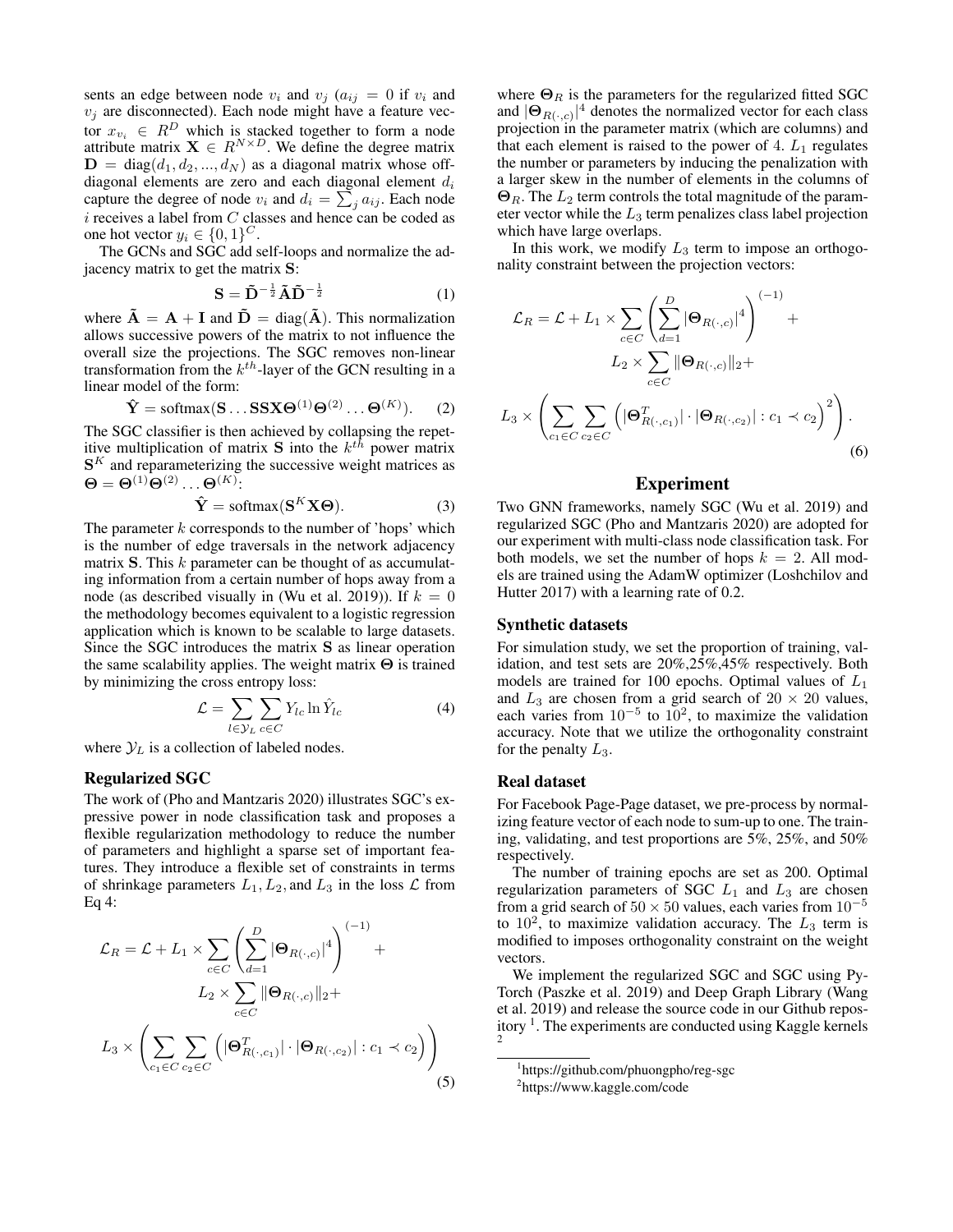## **Results**

### Synthetic datasets

Figure 2 displays line graphs with test accuracy on the vertical axis and probability of intergraph connectivity on the horizontal axis. Overall, both SGC and regularized SGC achieve decent classification capability under different network structures. Our proposed framework not only performs on par with the SCG but also induces sparsity on the fitted parameters, which facilitates further investigation on important features defining class membership.

We also observe that as the network gets denser (indicated by increasing num pref), the models tend to perform better. This can be explained as on sparse graphs, nodes tend to have few neighbors, and the node representations produced by aggregating neighborhood features would become less smooth. Consequently, the models would have difficulty classifying nodes in these ineffective mapping spaces.



Figure 2: Performance of the SGC and regularized SGC under various network settings.

#### Real dataset

In this section, we discuss the application of the proposed methodology to the Facebook Page-Page dataset. The purpose is to examine the capability of both the SGC and the regularized SGC on real life social network data with large number of features.

Figure 3 displays the weight vectors fitted on Facebook Page-Page dataset using SGC (Subfigure (a)) and regularized SGC (Subfigure (b)). Each plot contains four heat maps showing the magnitude of weight vectors corresponding to four classes. In Subfigure (a), the fitted weight vectors  $W$ ranges from 20 to  $-30$ . The model utilizes all input features to produce discriminative scores for node classification and achieves a good accuracy of 84.5%. The majority of weight values are non-zero indicating that under SGC model, most features have considerable impact on the class likelihood. Analogously the same set of results but produced with the regularized SGC is shown in Subfigure (b). The components of the weight vectors  $W_R$  are significantly reduced and the model perform equivalently with an accuracy of 84.2%. It's clear that penalty term  $L_1$  and  $L_3$  produce a strong shrinkage effect while maintain predictive power of the model.

In figure 4, we further investigate the distribution of the weight vectors of SGC with and without regularization. The

fitted weight vectors of SGC shown in Subfigure (a) seem to follow bimodal distributions with the two mode values locate around −20 and 20. The weight distribution suggests that almost half of the input features have positive impact on class likelihood while the remaining half tends to decrease class likelihood. Subfigure (b) shows the results of regularization incorporated in SGC framework. The penalization remarkably shifts the distribution of weight values into unimodal indicating that the majority of the components are shrunk toward zero.

Figure 5 compares model performances between SGC and its regularized extension. The accuracy, macro precision, and macro recall of SGC are all above 80% suggesting a great predictive capability. It can be seen that the incorporation of regularization renders a similar performance while further enhances the interpretability of the model. The sparsity of the fitted weight  $\overline{W_R}$  facilitates the investigation of important input features defining the characteristics of each class.

#### **Discussion**

In this paper, we examine the capability of SGC and its regularized extension on social network dataset. The SGC framework combines the network information and node features via linear operations to produce accurate classification. This allows for fast run times and the application to services which rely upon small delays. The incorporation of regularization significantly reduces the number of input features highlighted to the user while still maintain similar predictive capability. This result in selective sets of important features for practitioner to explore manually if interested. Simulation study shows that our proposed model performs on par with the SGC on thirty attributed graph datasets with varying network structures.

### References

Althoff, T.; Jindal, P.; and Leskovec, J. 2017. Online actions with offline impact: How online social networks influence online and offline user behavior. In *Proceedings of the tenth ACM international conference on web search and data mining*, 537–546.

Barabási, A.-L.; and Albert, R. 1999. Emergence of scaling in random networks. *science*, 286(5439): 509–512.

Blondel, V. D.; Guillaume, J.-L.; Lambiotte, R.; and Lefebvre, E. 2008. Fast unfolding of communities in large networks. *Journal of statistical mechanics: theory and experiment*, 2008(10): P10008.

Bove, P.; Micheli, A.; Milazzo, P.; and Podda, M. 2020. Prediction of Dynamical Properties of Biochemical Pathways with Graph Neural Networks. In *BIOINFORMATICS*, 32– 43.

Camacho, D.; Panizo-LLedot, A.; Bello-Orgaz, G.; Gonzalez-Pardo, A.; and Cambria, E. 2020. The four dimensions of social network analysis: An overview of research methods, applications, and software tools. *Information Fusion*, 63: 88–120.

Estrada, E. 2012. *The structure of complex networks: theory and applications*. Oxford University Press.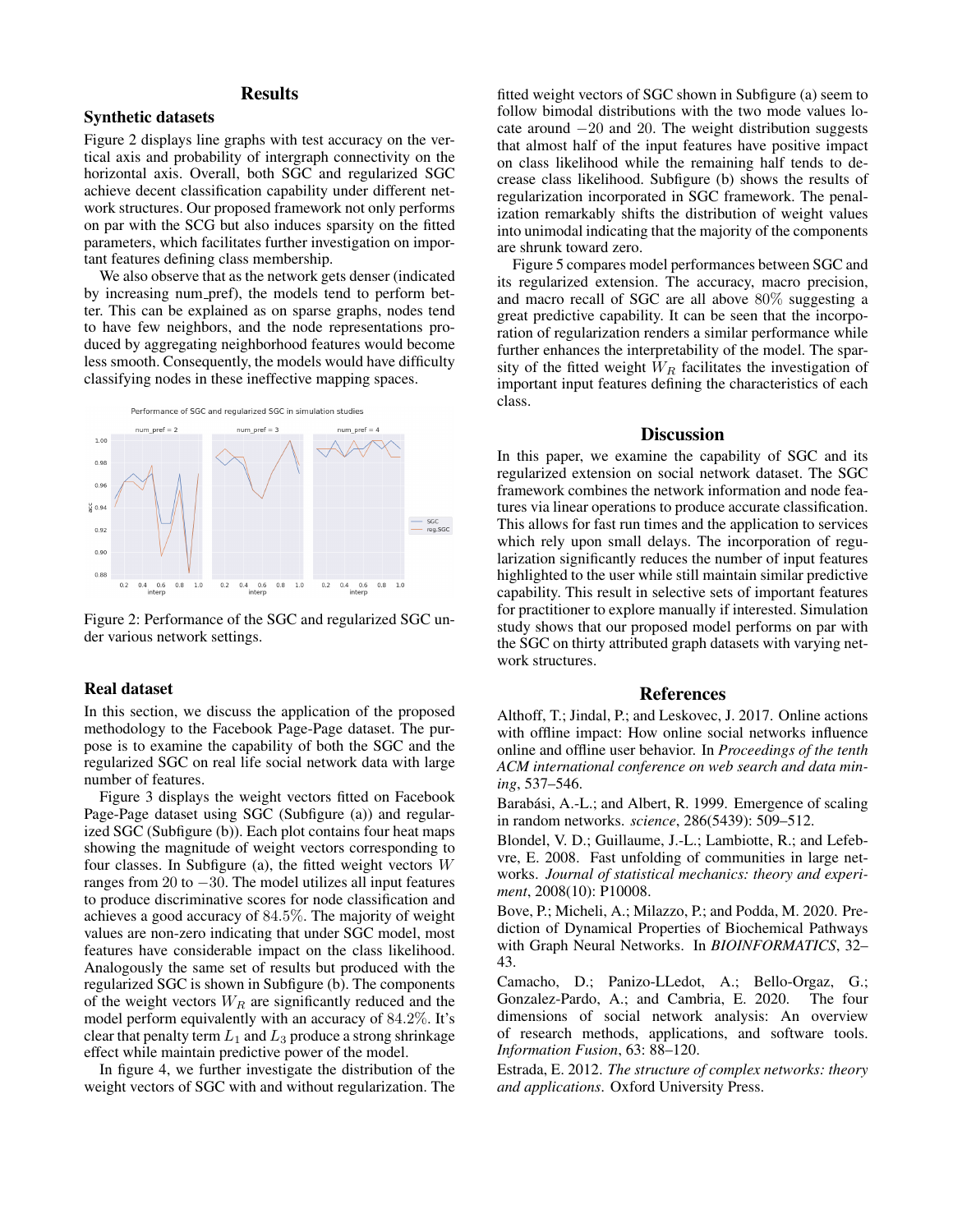Fan, W.; Ma, Y.; Li, Q.; He, Y.; Zhao, E.; Tang, J.; and Yin, D. 2019. Graph neural networks for social recommendation. In *The World Wide Web Conference*, 417–426.

Fey, M.; and Lenssen, J. E. 2019. Fast Graph Representation Learning with PyTorch Geometric. In *ICLR Workshop on Representation Learning on Graphs and Manifolds*.

Gilmer, J.; Schoenholz, S. S.; Riley, P. F.; Vinyals, O.; and Dahl, G. E. 2017. Neural message passing for quantum chemistry. In *International Conference on Machine Learning*, 1263–1272. PMLR.

Kahne, J.; and Bowyer, B. 2018. The political significance of social media activity and social networks. *Political Communication*, 35(3): 470–493.

Kipf, T. N.; and Welling, M. 2016. Semi-supervised classification with graph convolutional networks. *arXiv preprint arXiv:1609.02907*.

Loshchilov, I.; and Hutter, F. 2017. Decoupled weight decay regularization. *arXiv preprint arXiv:1711.05101*.

Mangold, W. G.; and Faulds, D. J. 2009. Social media: The new hybrid element of the promotion mix. *Business horizons*, 52(4): 357–365.

McPherson, M.; Smith-Lovin, L.; and Cook, J. M. 2001. Birds of a feather: Homophily in social networks. *Annual review of sociology*, 27(1): 415–444.

Paszke, A.; Gross, S.; Massa, F.; Lerer, A.; Bradbury, J.; Chanan, G.; Killeen, T.; Lin, Z.; Gimelshein, N.; Antiga, L.; Desmaison, A.; Kopf, A.; Yang, E.; DeVito, Z.; Raison, M.; Tejani, A.; Chilamkurthy, S.; Steiner, B.; Fang, L.; Bai, J.; and Chintala, S. 2019. PyTorch: An Imperative Style, High-Performance Deep Learning Library. In Wallach, H.; Larochelle, H.; Beygelzimer, A.; d'Alché-Buc, F.; Fox, E.; and Garnett, R., eds., *Advances in Neural Information Processing Systems 32*, 8024–8035. Curran Associates, Inc.

Pho, P.; and Mantzaris, A. V. 2020. Regularized Simple Graph Convolution (SGC) for improved interpretability of large datasets. *Journal of Big Data*, 7(1): 1–17.

Rozemberczki, B.; Allen, C.; and Sarkar, R. 2021. Multiscale attributed node embedding. *Journal of Complex Networks*, 9(2): cnab014.

Shu, K.; Sliva, A.; Wang, S.; Tang, J.; and Liu, H. 2017. Fake news detection on social media: A data mining perspective. *ACM SIGKDD explorations newsletter*, 19(1): 22–36.

Umberson, D.; and Karas Montez, J. 2010. Social relationships and health: A flashpoint for health policy. *Journal of health and social behavior*, 51(1\_suppl): S54-S66.

Veličković, P.; Cucurull, G.; Casanova, A.; Romero, A.; Lio, P.; and Bengio, Y. 2017. Graph attention networks. *arXiv preprint arXiv:1710.10903*.

Wang, M.; Zheng, D.; Ye, Z.; Gan, Q.; Li, M.; Song, X.; Zhou, J.; Ma, C.; Yu, L.; Gai, Y.; Xiao, T.; He, T.; Karypis, G.; Li, J.; and Zhang, Z. 2019. Deep Graph Library: A Graph-Centric, Highly-Performant Package for Graph Neural Networks. *arXiv preprint arXiv:1909.01315*.

Wu, F.; Souza, A.; Zhang, T.; Fifty, C.; Yu, T.; and Weinberger, K. 2019. Simplifying graph convolutional networks. In *International conference on machine learning*, 6861– 6871. PMLR.



Figure 3: Heat maps of weight vectors fitted on Facebook Page-Page dataset. Each heat map displays the magnitude of weight vector corresponding to each class. Subfigure (a) presents the weight W of SGC model without regularization while Subfigure (b) shows the weight  $W_R$  of SGC model with regularization. It can be seen that applying regularization significantly reduces the amount of weight highlighting key features.